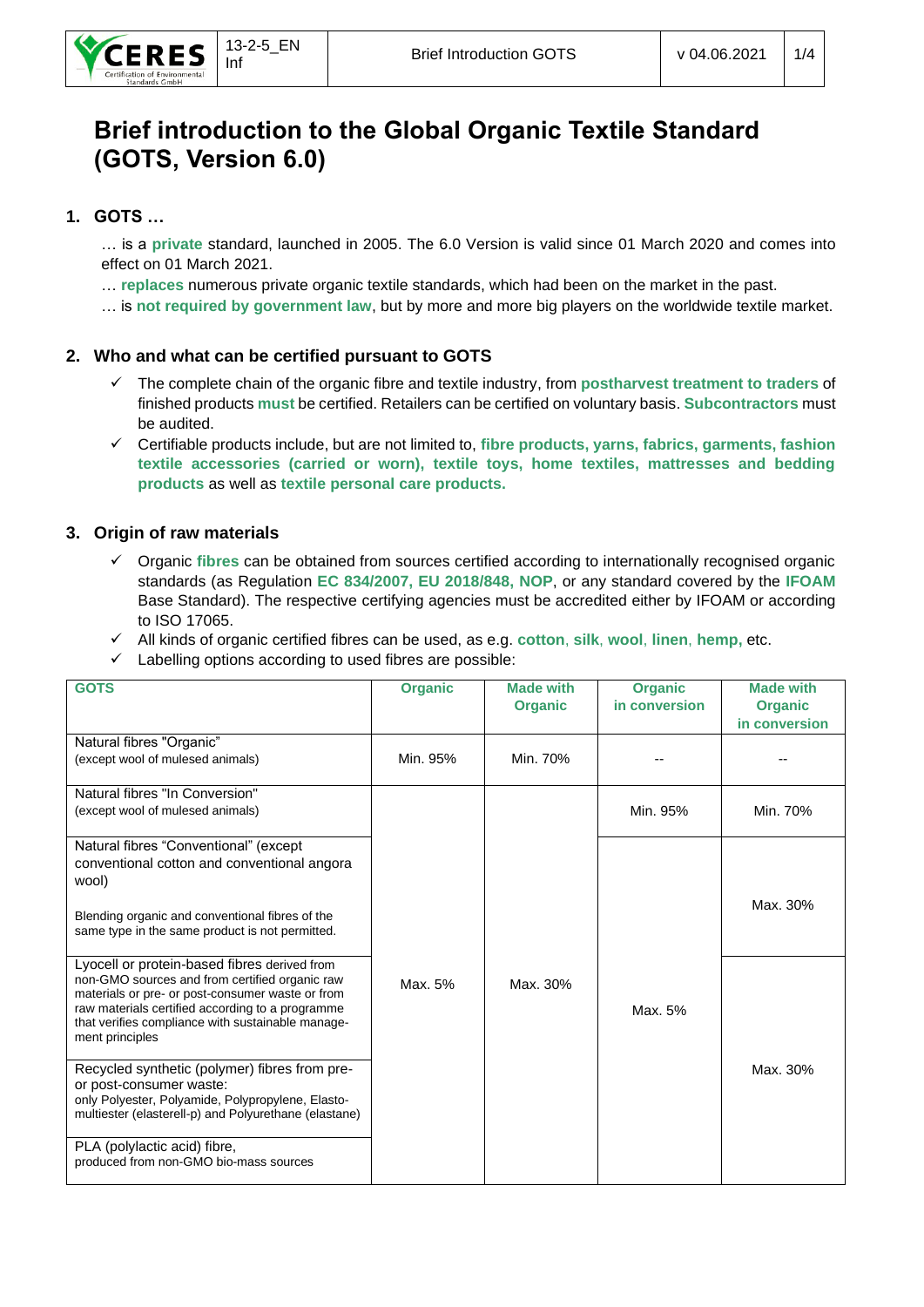

| Regenerated fibres,<br>like Lyocell, Viscose or Modal: raw materials used<br>shall be non-GMO |          |          |
|-----------------------------------------------------------------------------------------------|----------|----------|
| Virgin synthetic (polymer) fibres:                                                            |          |          |
| Only Polyamide, Polypropylene, Elastomultiester                                               | Max. 10% | Max. 10% |
| (elasterell-p) and Polyurethane (elastane)                                                    |          |          |
|                                                                                               |          |          |
| Stainless steel fibres and mineral fibres                                                     |          |          |
| Asbestos, carbon and silver fibres are prohibited                                             |          |          |

## **4. Separation in case of companies producing both organic and conventional**

- ✓ The operator applying for GOTS certification must set up a **good system for separating GOTS products from non-GOTS products**. This applies to the reception of the raw material, as well as all steps of processing, storage rooms, etc., up to sale.
- ✓ The best separation, of course, is **in space**: separate warehouses and production lines for organic.
- ✓ However, this may often not be possible; in this case, you can separate in **time**: you process organic at different times on the same line as conventional. Relevant equipment needs to be cleaned before processing organic. Measures must be taken to **prevent contamination** during transport, storage and production.
- ✓ The only exceptions are **retailers (B2C)** who may not provide separate GOTS storage and transport, if their goods are clearly marked with GOTS.

## **5. Inputs, chemicals, dyes and agents, as well as accessories and packaging materials**

- On all processing steps of the textile chain, only inputs, additives or accessories may be used which have been approved by an accredited certification body. Consequently, all these inputs and additives must be mentioned on the **GOTS List of Approved Inputs** and valid **Letters of Approval** must be available.
- ✓ The requirements for **accessories** are regulated in chapter **2.4.9** of the GOTS. As proof for their GOTS conformity usually an Oeko-Tex-Certificate is sufficient. Additionally, material compositions must be checked. Please note the requirements for fillings & stuffing, and support & frames.

## **6. Quality of finished products**

- GOTS defines detailed technical quality parameters regarding rubbing, perspiration, light, saliva and washing fastness, as well as dimensional changes. Additionally, **limit values for residue parameters** are formulated. Regular residue tests of GOTS articles must be performed to prove GOTS conformity. Requirements are regulated in chapter **2.4.14 and 2.4.15.**
- ✓ If individual **residue limits** for a GOTS product (regardless of whether it is raw material, semifinished or final product) are exceeded, the product loses its GOTS status. Reasons for exceeding the limit must be determined and, if necessary, further residue tests must be conducted.
- ✓ Only final GOTS products shall meet required **technical quality parameters**. According to GOTS 6.0, final GOTS products also lose their GOTS status if technical quality requirements are not met.

## **7. Social criteria**

✓ Employers must comply with International Labour Organisation (ILO) conventions and national laws on **freely chosen employment**, **freedom of association**, **right to collective bargaining**, **safe and hygienic working conditions**, **child labour**, **working hours**, **discrimination, harsh or inhumane treatment and other** (GOTS chapter 3).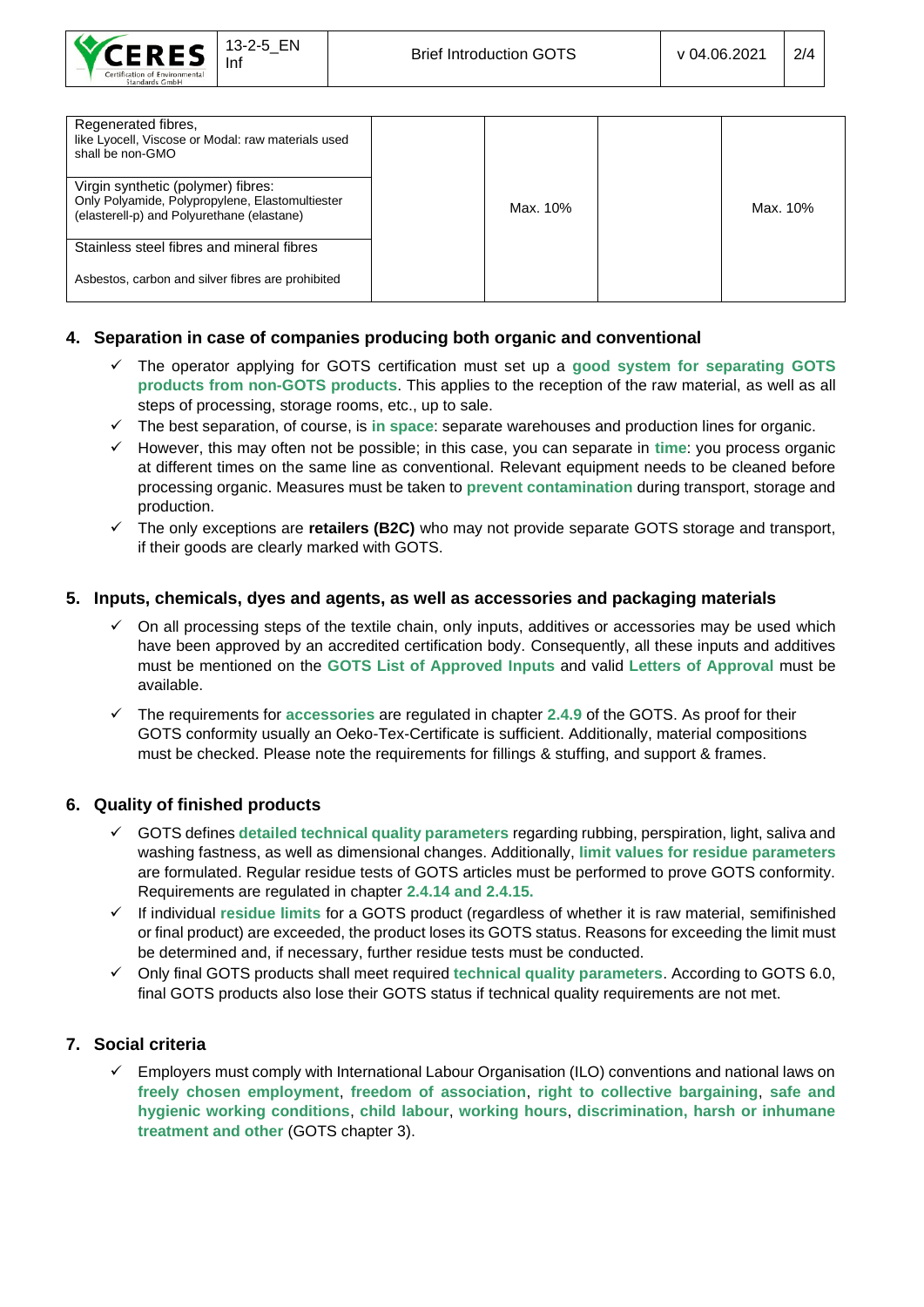- ✓ **Wages** must allow employees to meet their **basic needs** or cover the **local minimum wage**. GOTS 6.0 also requires the individual calculation of a **local living wage** as well as a plan for long-term wage adjustment.
- $\checkmark$  Employers must not avoid labour or social security laws through short time contracts, subcontracting, etc.
- ✓ A **Social Compliance Declaration** and a **Code of Conduct regarding Ethical Business Behaviour**  must be formulated and available, covering GOTS chapter 3 and 5.
- ✓ Certified entities shall nominate a **person responsible for social accountability**. A functional and **effective complaint mechanism** shall be established in certified entities.

## **8. Environmental management**

- Conventional textile facilities tend to be among the most polluting industries. GOTS establishes clear guidelines for minimizing the environmental impact of factories processing organic clothes.
- ✓ Industries must have a written and detailed **Environmental Policy** in which measures and initiatives, as well as quantitative goals are formulated, and a competent responsible person is nominated. This document needs to be updated regularly. Wet processing units must keep complete records of the use of chemicals, energy, water consumption and wastewater treatment, including the disposal of sludge. For all other facilities, the documentation of energy consumption is sufficient.
- $\checkmark$  Certified entities are required to collect information on sources of greenhouse gas emissions (GHG) within their own operations and identify means for reduction for each source.
- $\checkmark$  GOTS specified several (residue) parameters regarding to wastewater treatment, e.g. the chemical oxygen demand (**COD**) of wastewater must not exceed **20g per kg of textiles** output (GOTS chapter 2.4.11).

## **9. Documentation and labelling**

- ✓ GOTS units need a **functioning and comprehensible system** for documenting and identifying GOTS goods.
- ✓ Wherever parallel production of organic and conventional products takes place, bags, containers, boxes with organic products must be **labelled** at all steps through your facility.
- ✓ The operator must keep **supplier certificates, way bills, reception notes, processing records, storage books, and invoices**; all these records must refer to the GOTS condition of the product.
- ✓ GOTS units need a good **book keeping** system, allowing for evaluation of quantities of purchased raw material, auxiliaries, and accessories vs. quantities of finished product sold.
- ✓ Except for open raw material arriving directly from the field, only **packed or sealed** and **labelled** products must be accepted for GOTS processing; unlabelled products should be returned to the supplier.
- ✓ Transport routes and transport means must be documented.
- ✓ As a minimum, **traceability** must be assured one step back and one step fourth at each stage of the supply chain.
- $\checkmark$  Records relevant to the inspection must be kept for at least five years.

## **10. Training of employees**

- ✓ The operator shall **inform all employees** about the requirements and the main content of the standard. Respective **training records** will be kept. This applies to both production-related and social requirements.
- ✓ The operator shall appoint a **management representative** to be responsible for the compliance to the GOTS requirements.

#### **11. Labelling**

✓ The **GOTS logo** always must be accompanied by the applicable **label grade**, a **reference to the approved certifier** who has certified the marked goods (certifier's name/ short form) and the **licence number** of the certified entity (as provided by the Approved Certifier.